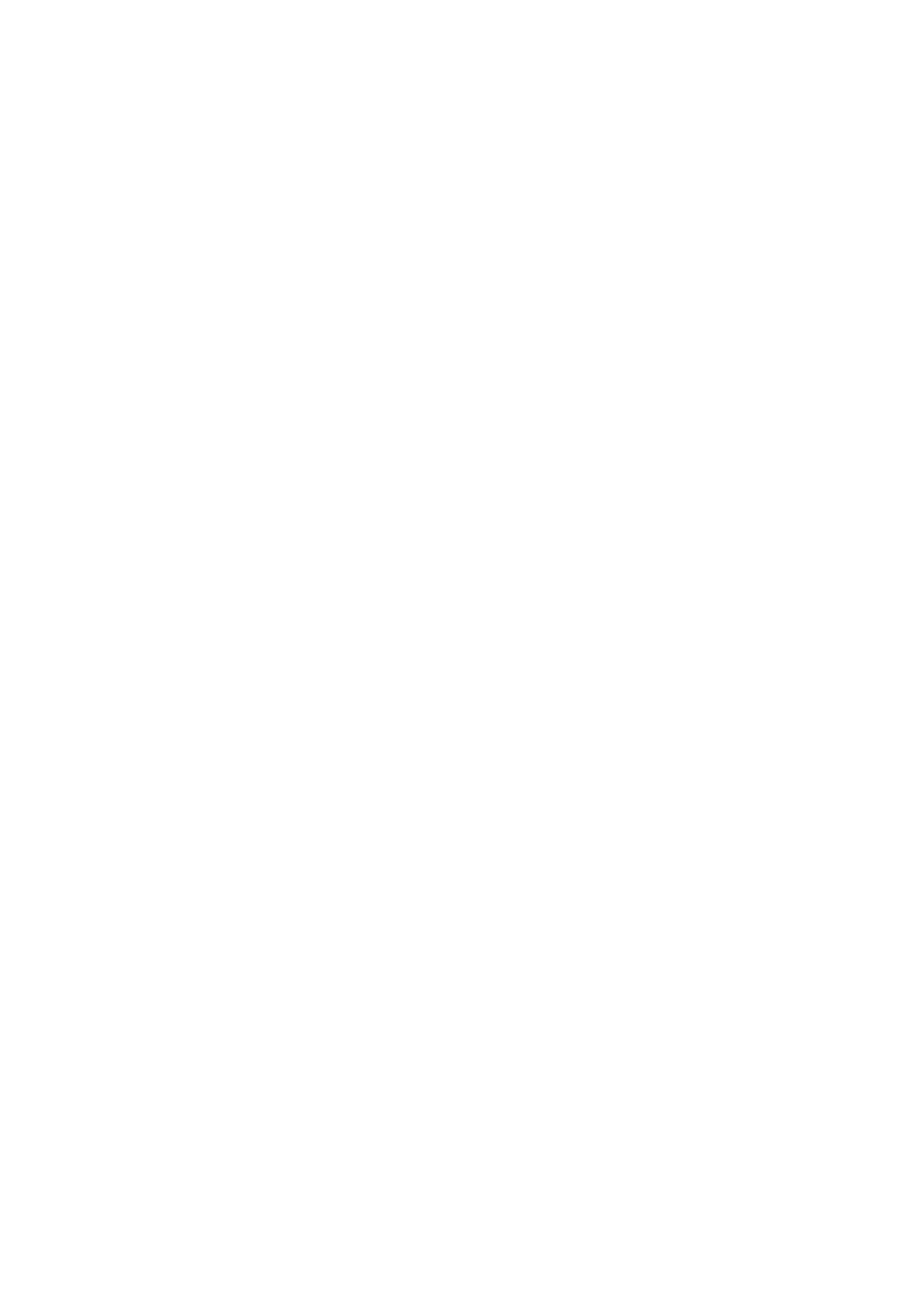## **NO. 29 OF 2016**

## **MISCELLANEOUS FEES AND LEVIES ACT**

### ARRANGEMENT OF SECTIONS

### PART I – PRELIMINARY

## *Section*

- 1. Short title
- 2. Interpretation

## PART II – ADMINISTRATION

- 3. Functions and powers of the Commissioner and other officers
- 4. Authorised officers to have powers of police officers

### PART III – IMPOSITION OF LEVIES AND FEES

- 5. Imposition of export levy
- 6. Exemption
- 7. Import declaration fee
- 8. Railway development levy
- 8A. Anti-adulteration levy
- 8B. Processing fees on duty free motor vehicles
- 9. Application of East African Community Customs Management Act, 2004
- 9A. Duty on goods for home use from an export processing zone enterprise
- 9B. Application of Tax Procedures Act, 2015 to excess tax refunds
- 10. Formalities may be carried out by information technology

## PART IV – MISCELLANEOUS PROVISIONS

- 11. Offence
- 12. Regulations

## **SCHEDULES**

FIRST SCHEDULE — GOODS SUBJECT TO EXPORT LEVY

SECOND SCHEDULE — GOODS EXEMPT FROM IMPORT DECLARATION FEE AND RAILWAY DEVELOPMENT LEVY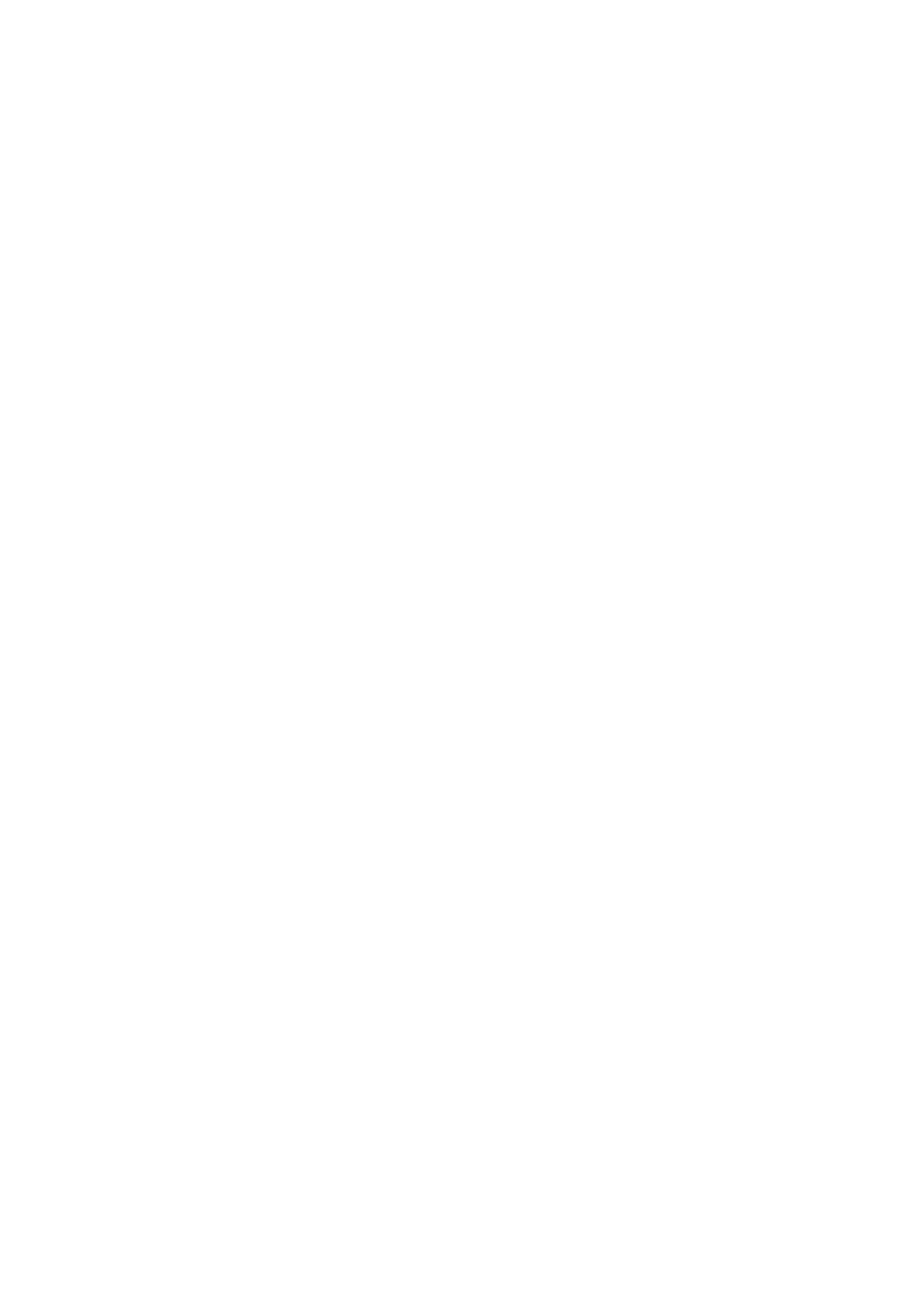#### **NO. 29 OF 2016**

## **MISCELLANEOUS FEES AND LEVIES ACT**

[*Date of assent: 31st August, 2016*.]

[*Date of commencement: 21st September, 2016*.]

### **AN ACT of Parliament to provide for the imposition of duties, fees and levies on imported or exported goods and for connected purposes**

[Act No. 29 of 2016, Act No. 11 of 2017, Act No. 15 of 2017, Act No. 10 of 2018, Act No. 23 of 2019, Act No. 1 of 2020, Act No. 2 of 2020, Act No. 8 of 2020, Act No. 8 of 2021.]

#### PART I – PRELIMINARY

### **1. Short title**

This Act may be cited as the Miscellaneous Fees and Levies Act, 2016.

## **2. Interpretation**

(1) In this Act, unless the context otherwise requires—

**"Authority"** means Kenya Revenue Authority established by the Kenya Revenue Authority Act (Cap. 469);

**"authorised officer"** means any officer appointed under section 3;

**"Cabinet Secretary"** means the Cabinet Secretary for the time being responsible for finance;

**"Commissioner"** means the Commissioner General appointed under the Kenya Revenue Authority Act (Cap. 469) or any other Commissioner to whom powers or functions have been delegated under that Act;

**"concessional loan"** means a loan with at least twenty-five percent grant element;

**"customs value"** for the purposes of ascertaining the value for charging, means—

- (a) the import declaration fee or railway development levy, the import value of goods as appraised by Customs for use as the basis for assessing the amount of import duty; or
- (b) the export levy, the export value of the goods;

**"East African Community Partner States"** means the Republics of Burundi, Rwanda, Uganda and the United Republic of Tanzania;

**"export"** means to take or cause to be taken out of Kenya to a foreign country to an export processing zone or special economic zone;

**"export processing zone"** means an export processing zone designated as such under the Export Processing Zones Act (Cap. 517);

**"importer"** in relation to goods, means a person who owns the goods, or any other person who is, for the time being, in possession of or beneficially interested in the goods at the time of importation;

**"official aid funded project"** means a project funded by means of a grant or concession loan in accordance with an agreement between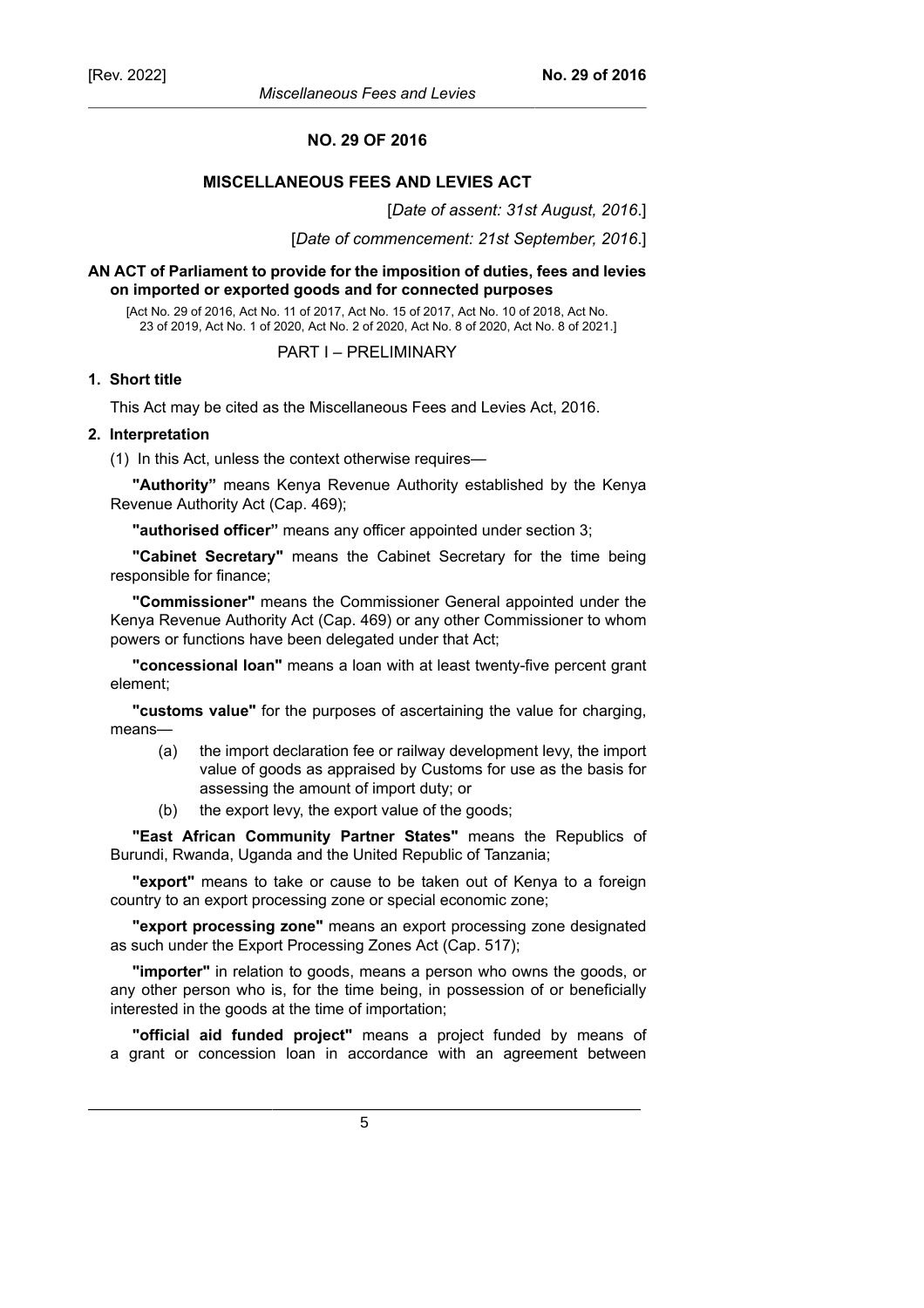the Government of Kenya and any foreign government, agency, institution, foundation, organization or any other aid agency;

**"person"** means an individual, company, partnership, association of persons, trust, estate, the Government, a foreign government or a political subdivision of the Government or foreign government; and

**"Special Economic Zone"** has the meaning assigned to it under the Special Economic Zones Act, 2015.

(2) For the purpose of this Act, goods shall be classified by reference to the nomenclature set out in Annex 1 to the Protocol on the Establishment of the East African Community Customs Union and in interpreting the Annex; the general rules of interpretation set out therein shall apply.

[Act No. 10 of 2018, s. 49, Act No. 23 of 2019, s. 36.]

PART II – ADMINISTRATION

### **3. Functions and powers of the Commissioner and other officers**

(1) The Commissioner shall be responsible for the control and collection of, and accounting for, duties, fees and levies paid under this Act and shall, subject to the direction and control of the Cabinet Secretary, have the superintendence of all matters relating thereto.

(2) The Commissioner shall appoint such officers as may be necessary for the administration of this Act.

(3) The Commissioner may authorize any officer appointed under this section to perform any of the functions of the Commissioner under this Act or the regulations, other than the functions under subsection (2).

(4) Every authorised officer appointed under this section shall enforce, and ensure due compliance with, the provisions of this Act and the regulations, and shall make all due inquiries in relation thereto.

(5) Every authorised officer appointed under this section shall, on demand, produce such documents establishing his or her identity as may be approved by the Commissioner.

(6) Every authorised officer shall, in carrying out the provisions of this Act, regard and deal with all documents and information relating to fees and charges and all confidential instructions in respect of the administration of this Act which may come into his possession or to his knowledge in the course of his duties as confidential.

(7) Any decision made and any notice or communication issued or signed by any authorised officer may be withdrawn or amended by the Commissioner or by the authorised officer concerned, and shall, until it has been so withdrawn, be deemed to have been made, issued or signed by the Commissioner.

#### **4. Authorised officers to have powers of police officers**

For the purposes of carrying out the provisions of this Act, every authorised officer shall, in the performance of his or her duties, have all the powers, rights, privileges and protection of a police officer.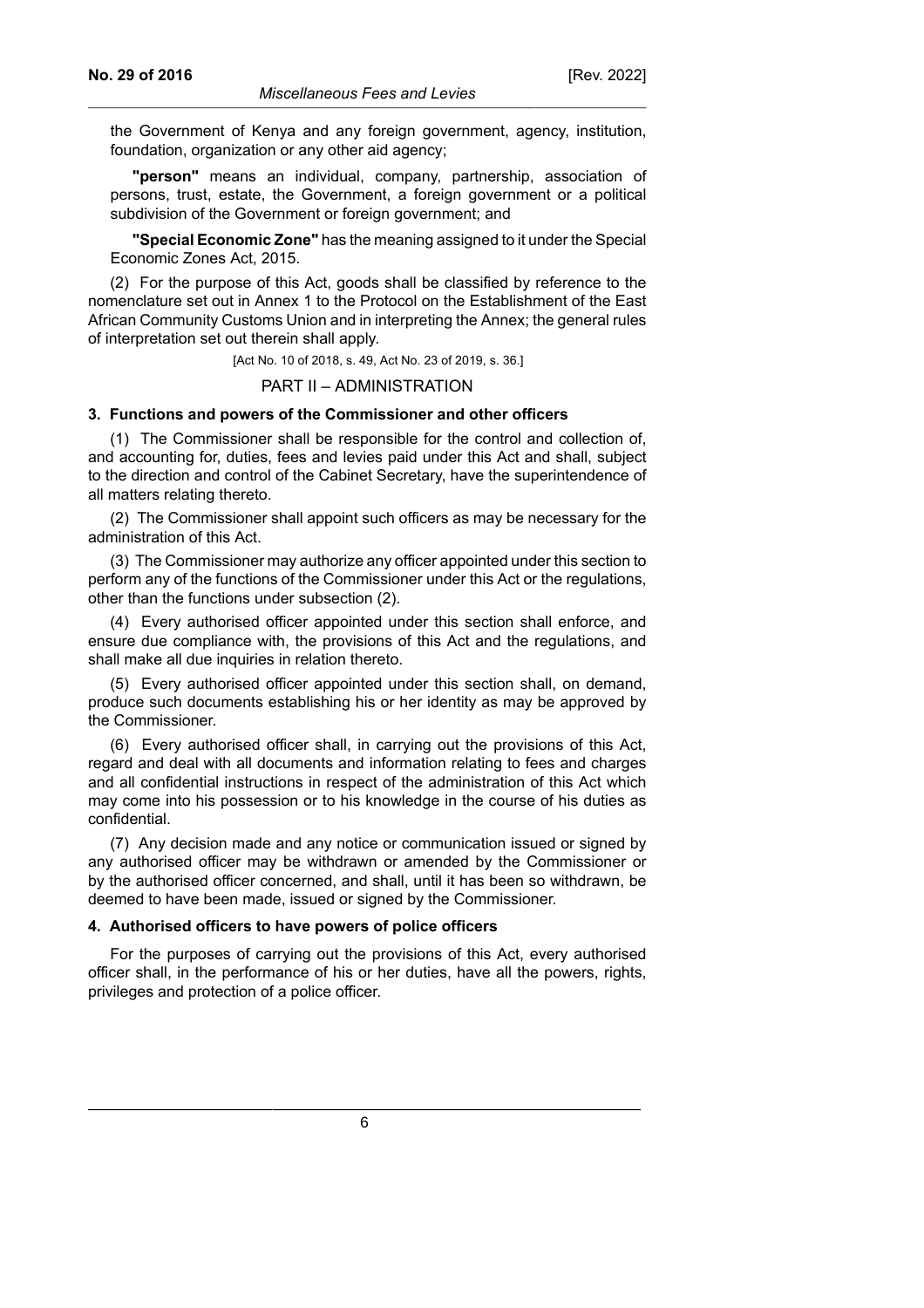## PART III – IMPOSITION OF LEVIES AND FEES

### **5. Imposition of export levy**

(1) There shall be paid a levy to be known as the export levy, on all goods specified in the First Schedule.

(2) The levy shall, where more than one rate is specified, be the higher of the *ad valorem* or the specific rate specified in the First Schedule and shall be paid by the exporter at the time of entering the goods for export.

(3) The *ad valorem* rate shall be based on the custom value of the goods.

(4) The Commissioner shall, by notice in the *Gazette*, adjust the specific rate of export levy annually to take into account inflation in accordance with the formula specified in Part III of the First Schedule.

## **6. Exemption**

The provisions of section 5 shall not apply to goods exported to the East African Community Partner States.

## **7. Import declaration fee**

(1) There shall be paid a fee to be known as the import declaration fee, on all goods imported into the country for home use.

(2) The fee shall be at the rate of three point five per cent of the customs value of the goods and shall be paid by the importer of such goods at the time of entering the goods for home use.

(2A) Without prejudice to the provisions of subsection (2), the fee at a rate of one point five per cent shall be charged on the custom value of —

- (a) deleted by No. 2 of 2020, Sch.;
- (b) raw materials and intermediate products imported by manufacturers approved by the Cabinet Secretary on the recommendation of the Cabinet Secretary responsible for matters relating to industry;
- (c) input for the construction of houses under an affordable housing scheme approved by the Cabinet Secretary on the recommendation of the Cabinet Secretary responsible for matters relating to housing.
- (3) Despite subsection (1)—
	- (a) import declaration fee shall not be charged on the goods specified in Part A of the Second Schedule when imported or purchased before clearance through customs; or
	- (b) goods imported under the East African Community Duty Remission Scheme shall be charged import declaration fee at a rate of one point five per cent of the customs value.

(4) An importer of goods other than goods specified in Part A of the Second Schedule shall complete the prescribed import declaration form.

(5) An importer shall present a copy of the import declaration form completed under subsection (4) to the Commissioner at the time of entering the goods for home use.

(6) Out of the fee collected under subsection (2), ten per cent shall be paid into a Fund established and managed in accordance with the Public Finance Management Act, 2012 (No. 18 of 2012).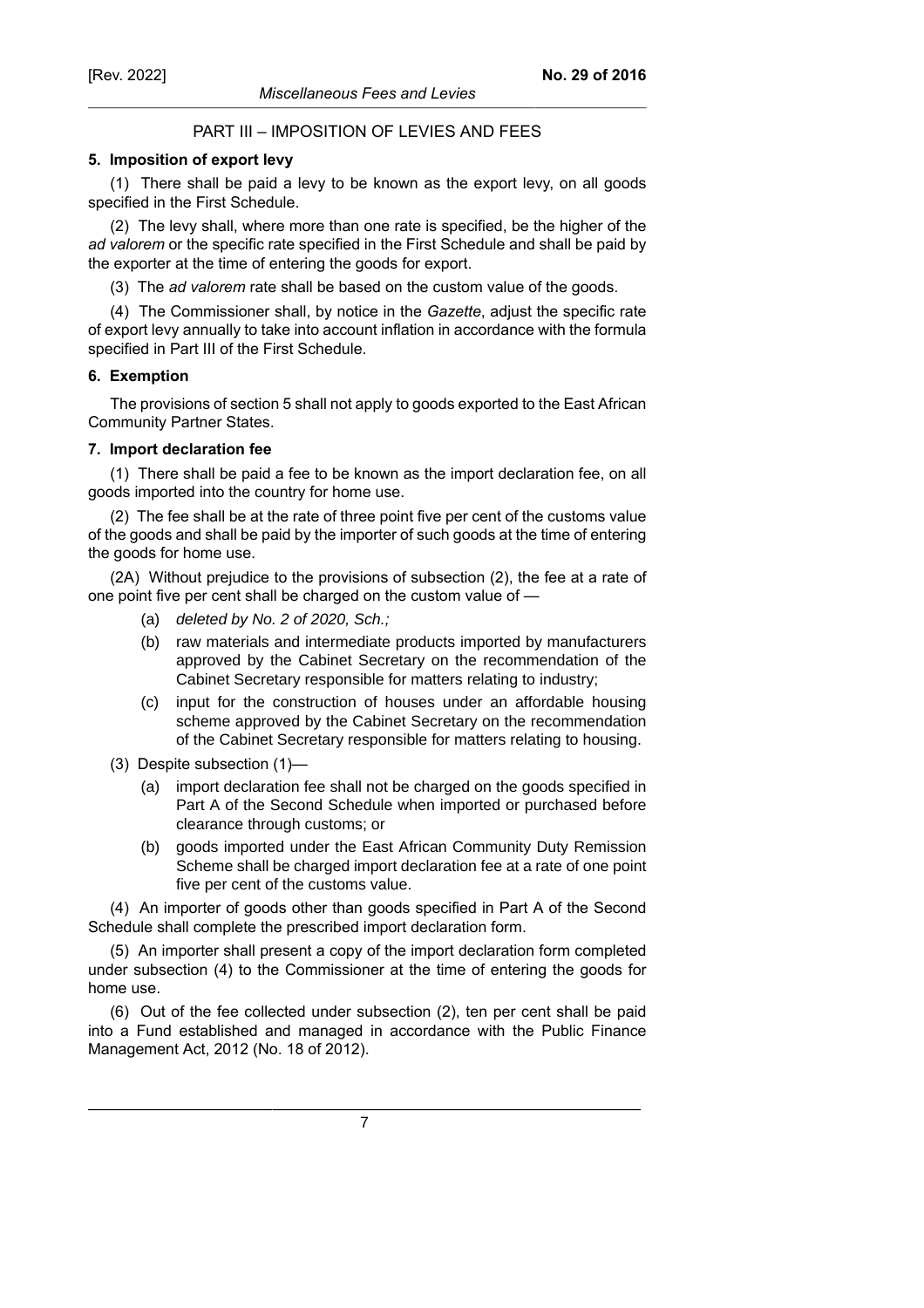[Act No. 23 of 2019, s. 37, Act No. 2 of 2020, Sch., Act No. 8 of 2020, s. 20.]

#### **8. Railway development levy**

(1) There shall be paid a levy to be known as the railway development levy, on all goods imported into the country for home use.

(2) The levy shall be at the rate of two per cent of the customs value of the goods and shall be paid by the importer of such goods at the time of entering the goods into the country for home use.

(2A) Without prejudice to the provisions of subsection (2), the levy at a rate of one point five per cent shall be charged on the customs value of —

- (a) raw materials and intermediate products imported by manufacturers approved by the Cabinet Secretary, on the recommendation of the Cabinet Secretary responsible for matters relating to industry; and
- (b) inputs for the construction of houses under an affordable housing scheme approved by the Cabinet Secretary, on the recommendation of the Cabinet Secretary responsible for matter relating to housing.

(3) The purpose of the levy shall be to provide funds for the construction and operation of a standard gauge railway network in order to facilitate the transportation of goods.

(4) The Cabinet Secretary shall, by regulations, establish a railway development levy fund into which all the proceeds of the levy shall be paid.

(5) The fund referred to in subsection (4) shall be established, managed, administered or wound up in accordance with section 24 of the Public Finance Management Act, 2012 (No. 18 of 2012) and the regulations made under that Act.

(6) No levy shall be charged in respect of the goods specified in Part B of the Second Schedule when imported or purchased before clearance through customs.

[Act No. 23 of 2019, s. 38, Act No. 2 of 2020, Sch.]

#### **8A. Anti-adulteration levy**

(1) There shall be paid a levy to be known as the anti-adulteration levy, on all illuminating kerosene imported into the country for home use.

(2) The levy shall be at the rate of eighteen shillings per litre of the customs value of the illuminating kerosene and shall be paid by the importer at the time of entering the illuminating kerosene into the country.

(3) The Commissioner shall refund the levy on the written application of an importer where the Commissioner is satisfied that the levy was paid in respect of illuminating kerosene that has subsequently been used by a licensed or registered manufacturer to manufacture paint, resin or shoe polish.

(4) The levy shall not apply to a licenced or registered manufacturer of paint, resin or shoe polish.

[Act No. 10 of 2018, s. 50, Act No. 23 of 2019, s. 39, Act No. 8 of 2021, s. 49.]

#### **8B. Processing fees on duty free motor vehicles**

(1) There shall be a fee to be known as the processing fee on all motor vehicles excluding motorcycles imported or purchased duty free prior to clearance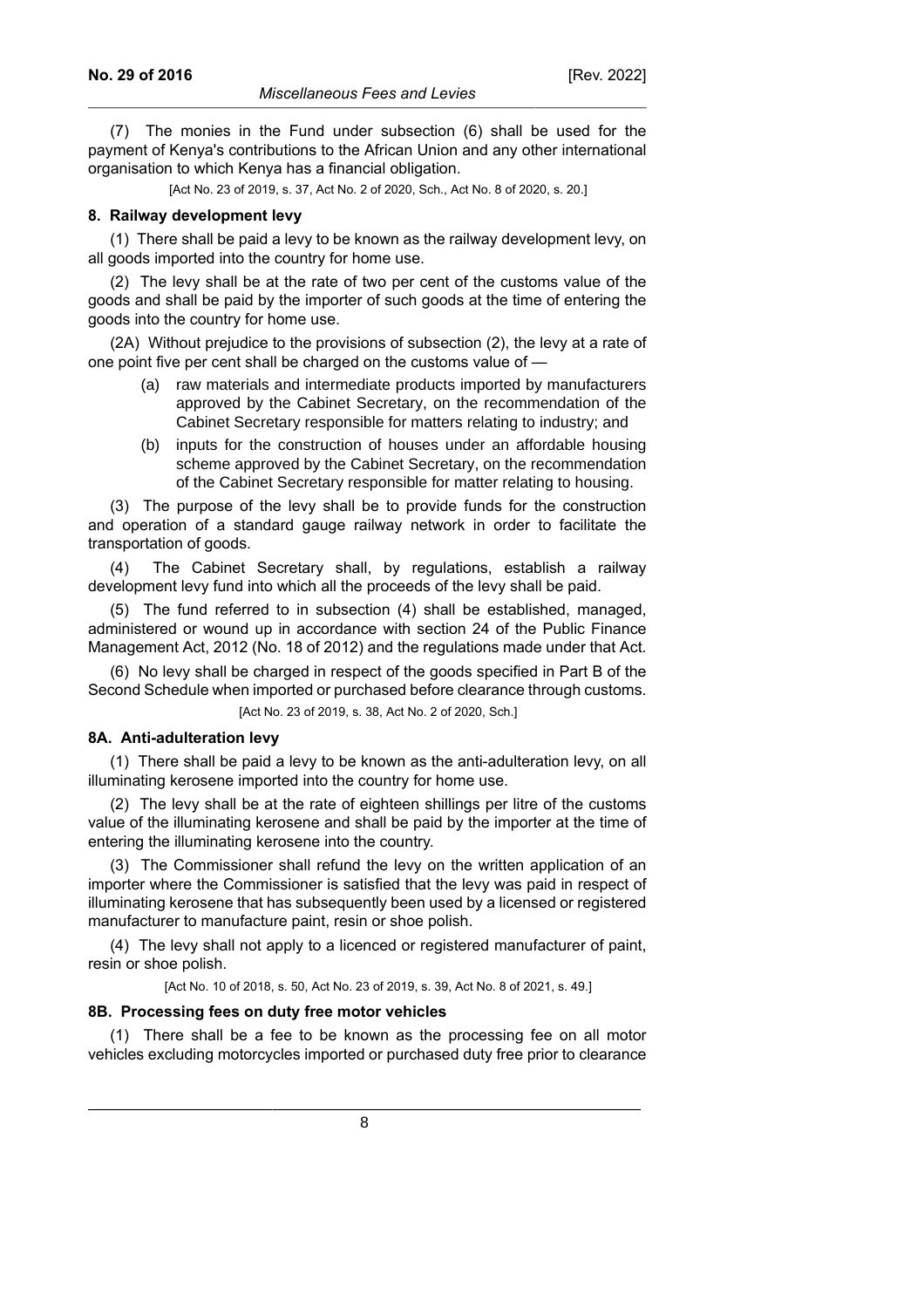through customs under the Fifth Schedule to the East African Community Customs Management Act, 2004.

(2) The fee shall be Kenya shillings ten thousand applicable to all motor vehicles excluding motorcycles imported or purchased duty free specified in paragraphs 4, 5, 6, 7, 8, 9, 10 and 11 of Part A, and paragraph 3 and 5 of Part B under the Fifth Schedule to the East African Community Customs Management Act, 2004.

[Act No. 2 of 2020, Sch.]

#### **9. Application of East African Community Customs Management Act, 2004**

The provisions of the East African Community Customs Management Act, 2004, relating to the determination of value of imported goods, collection and enforcement of the payment of duty shall apply for the purposes of assessment, collection and enforcement of the payment of import declaration fee, railway development levy and export levy.

#### **9A. Duty on goods for home use from an export processing zone enterprise**

Notwithstanding the import duties payable under section 110 of the East African Community Customs Management Act, 2004, an additional duty at a rate of two point five per cent of the customs value shall be payable in respect of goods entered for home use from an export processing zones enterprise.

[Act No. 8 of 2020, s. 21.]

#### **9B. Application of Tax Procedures Act, 2015 to excess tax refunds**

The provisions of section 47 of the Tax Procedures Act, 2015 shall apply for the purposes of—

- (a) an application for refunds, ascertainment and repayment of fees and levies overpaid or paid in error under this Act; or
- (b) the determination by the Commissioner of penalties and interests on fees that remain unpaid.

[Act No. 8 of 2021, s. 50.]

#### **10. Formalities may be carried out by information technology**

(1) Subject to such conditions as the Commissioner shall prescribe, formalities or procedures under this Act may be carried out by use of information technology in the customs computerized system.

(2) The provisions of the East African Community Customs Management Act, 2004, relating to registration of users, access and use on the customs computerized system shall apply for the purposes of carrying out formalities and procedures under this Act.

### PART IV – MISCELLANEOUS PROVISIONS

#### **11. Offence**

(1) A person who contravenes the provisions of this Act commits an offence.

(2) A person convicted of an offence under this Act, where no specific penalty is provided, shall be liable to a fine not exceeding five hundred thousand shillings or to imprisonment for a term not exceeding two years, or to both.

#### **12. Regulations**

The Cabinet Secretary may make regulations for the better carrying out of the provisions of this Act.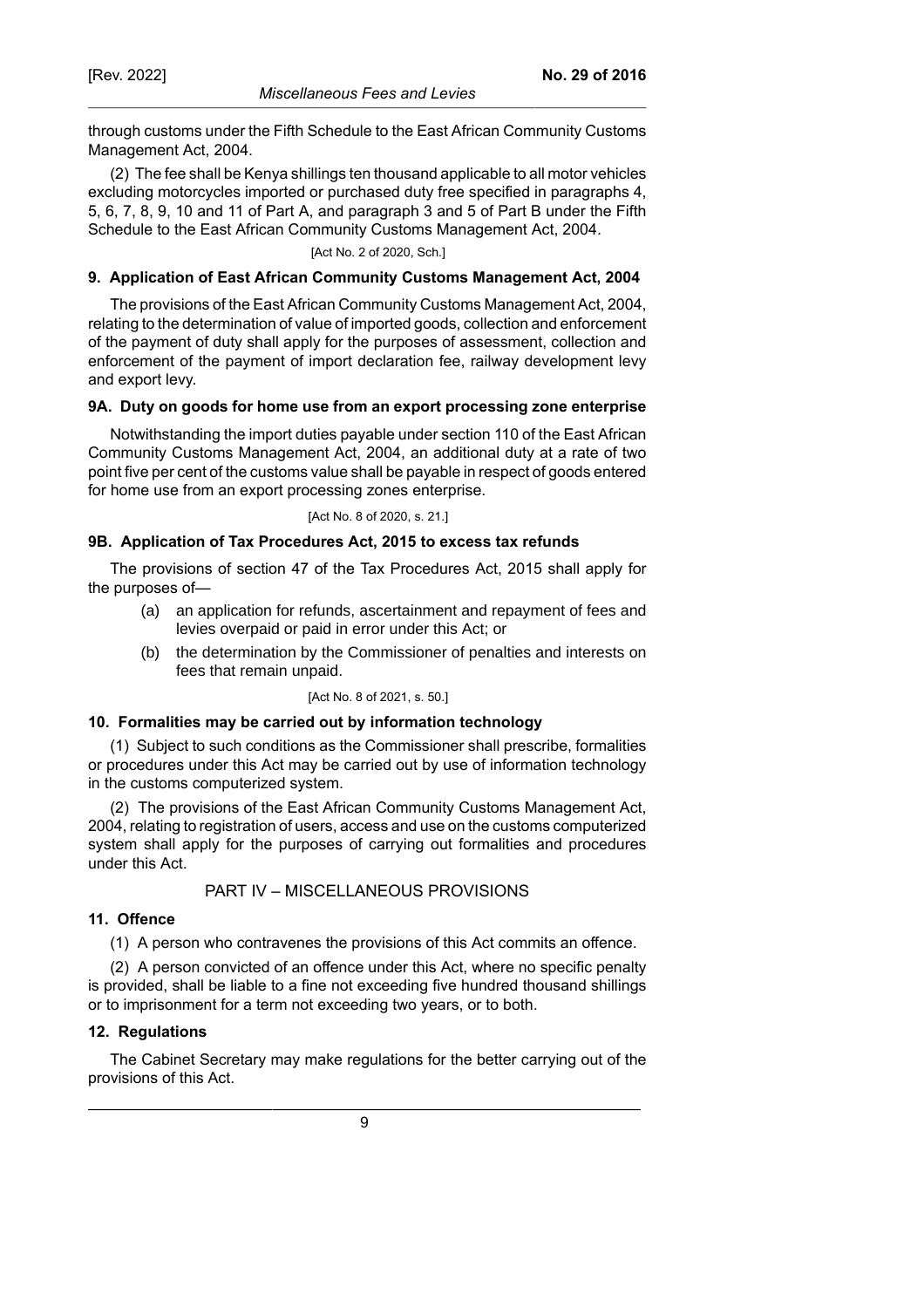## FIRST SCHEDULE

## GOODS SUBJECT TO EXPORT LEVY

[Section 5(1), Act No. 15 of 2017, s. 58.]

## **PART I**

| Tariff No. | <b>Tariff Description</b>                                                                                                                                                                                                                                                              | <b>Export Levy Rate</b>    |
|------------|----------------------------------------------------------------------------------------------------------------------------------------------------------------------------------------------------------------------------------------------------------------------------------------|----------------------------|
| 4101.20.00 | Whole hides and skins, of a weight 80% or USD 0.52 per<br>per skin not exceeding 8 kg. when<br>simply dried, 10 kg. when dry-<br>salted, or 16 kg. when fresh, wet-<br>salted or otherwise preserved.                                                                                  | kg.                        |
| 4102.21.00 | Raw skins of sheep or lambs<br>(pickled, but not tanned,<br>parchment-dressed or further<br>prepared), without wool on whether<br>or not split, other than those<br>excluded by Note 1(c) to Chapter<br>41.                                                                            | 80% or USD 0.52 per<br>kg. |
| 4102.29.00 | Other raw skins of sheep or lamb<br>(fresh, or salted, dried, limed,<br>pickled or otherwise preserved, but<br>not tanned, parchment-dressed<br>or further prepared), with wool on,<br>whether or not split, other than<br>those excluded by Note (c) to<br>Chapter 41.                | 80% or USD 0.52 per<br>kg. |
| 4103.20.00 | Other raw hides and skins (fresh,<br>or salted, dried, limed, pickled<br>or otherwise preserved, but not<br>tanned, parchment-dressed or<br>further prepared), whether or not<br>debarred or split, other than those<br>excluded by Note 1 (b) or (c) to this<br>Chapter, of reptiles. | 80% or USD 0.52 per<br>kg. |
| 4103.30.00 | Other raw hides and skins (fresh,<br>or salted, dried, limed, pickled<br>or otherwise preserved, but not<br>tanned, parchment-dressed or<br>further prepared), but not debarred<br>or split, other than those excluded<br>by Note 1 (b) or 1 (c) to this<br>Chapter, of swine.         | 80% or USD 0.52 per<br>kg. |
| 4103.90.00 | Other raw hides and skins other<br>than of reptiles, swine, goats or<br>kids.                                                                                                                                                                                                          | 80% or USD 0.52 per<br>kg. |
| 4104.19.00 | Other tanned or crust hides and<br>skins of bovine (including buffalo)<br>or equine animals, without hair on,<br>whether or not split, but not further<br>prepared, in the wet state (including<br>wet - blue).                                                                        | 80% or USD 0.52 per<br>kg. |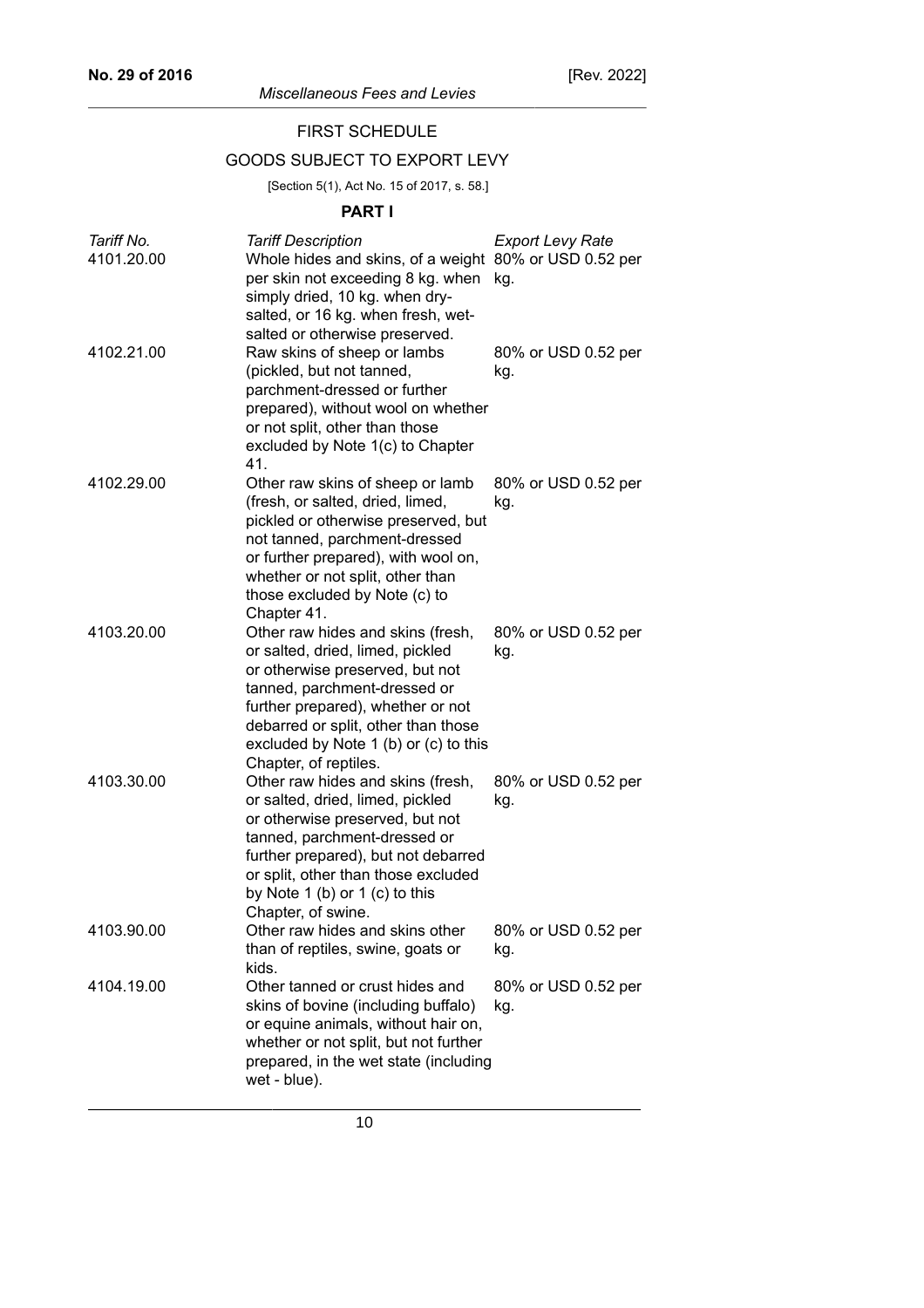| [Rev. 2022] | No. 29 of 2016                                                                                                                                                                                                                                                                                              |
|-------------|-------------------------------------------------------------------------------------------------------------------------------------------------------------------------------------------------------------------------------------------------------------------------------------------------------------|
|             | <b>Miscellaneous Fees and Levies</b>                                                                                                                                                                                                                                                                        |
| 4301.60.00  | Raw furskins of fox, whole, with or<br>80% or USD 0.52 per                                                                                                                                                                                                                                                  |
|             | without head, tail or paws.<br>kg.                                                                                                                                                                                                                                                                          |
| 4101.40.00  | Hides and skins of equine animals.<br>80% or USD 0.52 per<br>kg.                                                                                                                                                                                                                                            |
| 4101.50.00  | Whole hides and skins, of weight<br>80% or USD 0.52 per<br>exceeding 16 kg.<br>kg.                                                                                                                                                                                                                          |
| 4101.90.00  | Other, including butts, bends and<br>80% or USD 0.52 per<br>bellies.<br>kg.                                                                                                                                                                                                                                 |
| 4102.10.00  | Raw skins of sheep or lamb (fresh,<br>80% or USD 0.52 per<br>or salted, dried, limed, pickled<br>kg.<br>or otherwise preserved, but not<br>tanned, parchment-dressed or<br>further prepared), with wool on,<br>whether or not split, other than<br>those excluded by Note 1(c) to<br>Chapter 41.            |
| 4301.10.00  | Raw furskins of mink, whole, with or 80% or USD 0.52 per<br>without head, tail or paws.<br>kg.                                                                                                                                                                                                              |
| 4301.30.00  | Raw furskins of lamb, the following: 80% or USD 0.52 per<br>Astrkhan, broadtail, Caracul,<br>kg.<br>Persian and similar lamb, Indian,<br>Chinese, Mongolian or Tibetan<br>lamb, whole, with or without head,<br>tail or paws.                                                                               |
| 4301.80.00  | Other raw furskins, whole, with or<br>80% or USD 0.52 per<br>without head, tail or paws.<br>kg.                                                                                                                                                                                                             |
| 4301.90.00  | Heads, tail, paws, and other pieces<br>80% or USD 0.52 per<br>or cuttings, suitable for furriers' use. kg.                                                                                                                                                                                                  |
| 4302.11.00  | Whole skins, with or without head,<br>80% or USD 0.52 per<br>tail or paws, not assembled, of<br>kg.<br>mink.                                                                                                                                                                                                |
| 4302.19.00  | Other whole skins, with or without<br>80% or USD 0.52 per<br>head, tail or paws, not assembled.<br>kg.                                                                                                                                                                                                      |
| 4302.20.00  | Heads, tails, paws and other pieces 80% or USD 0.52 per<br>or cuttings, not assembled. kg.                                                                                                                                                                                                                  |
| 4302.30.00  | Whole skins and pieces or cuttings 80% or USD 0.52 per<br>thereof, assembled.<br>kg.                                                                                                                                                                                                                        |
| 7112.30.00  | Waste and scrap of precious metal 20%<br>or of metal clad with precious<br>metal; other waste and scrap<br>containing precious metal or<br>precious metal compounds of<br>a kind used principally for the<br>recovery of precious metal of<br>ash containing precious metal or<br>precious metal compounds. |
| 7112.91.00  | Other waste and scrap of precious 20%<br>metal or precious metal compounds<br>of a kind used principally for the<br>recovery of precious metal of gold<br>including metal clad with gold.                                                                                                                   |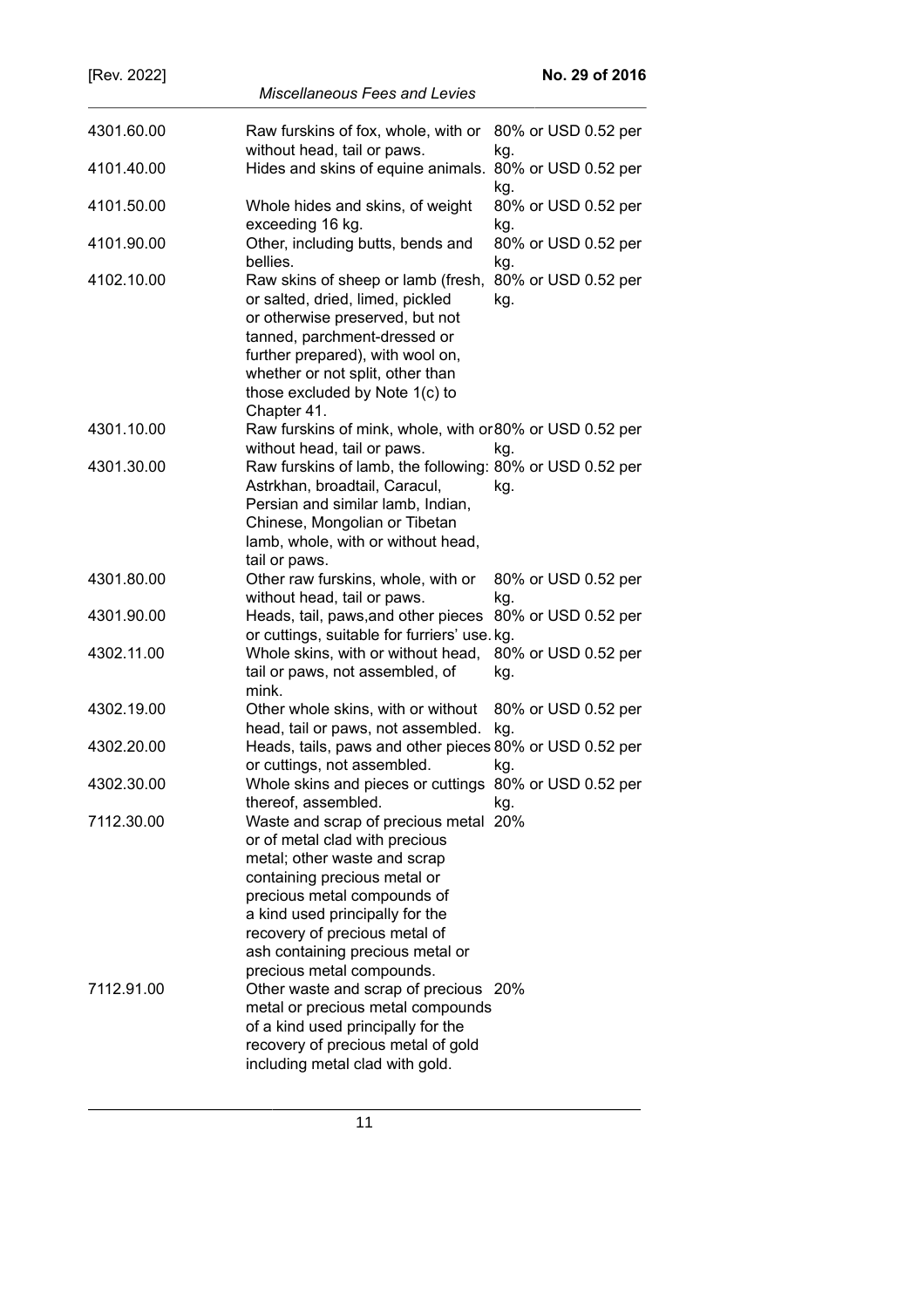| No. 29 of 2016 |                                                                                                                                                                                                                        |     | [Re |
|----------------|------------------------------------------------------------------------------------------------------------------------------------------------------------------------------------------------------------------------|-----|-----|
|                | <b>Miscellaneous Fees and Levies</b>                                                                                                                                                                                   |     |     |
| 7112.92.00     | Other waste and scraps of precious 20%<br>metal or precious metal compounds<br>of a kind used principally for the<br>recovery of precious metal of<br>platinum, including metal clad with<br>platinum.                 |     |     |
| 7112.99.00     | Other waste and scrap of<br>precious metal or metal clad<br>with precious metal, other waste<br>and scrap containing precious<br>metal compounds, of a kind used<br>principally for the recovery of<br>precious metal. | 20% |     |
| 7204.10.00     | Waste and scrap of cast of iron.                                                                                                                                                                                       | 20% |     |
| 7204.29.00     | Waste and scrap of other alloy or<br>steel.                                                                                                                                                                            | 20% |     |
| 7204.30.00     | Waste and scrap of tinned iron<br>steel.                                                                                                                                                                               | 20% |     |
| 7204.41.00     | Turnings, shavings, chips, milling<br>waste, sawdust, fillings, trimmings<br>and stampings, whether or not in<br>bundles, or iron or steel.                                                                            | 20% |     |
| 7204.49.00     | Other waste and scrap or iron or<br>steel                                                                                                                                                                              | 20% |     |
| 7204.50.00     | Remelting scrap ingots                                                                                                                                                                                                 | 20% |     |
| 7205.10.00     | Granules of pig iron, spiegeleisen,<br>iron or steel.                                                                                                                                                                  | 20% |     |
| 7902.00.00     | Zinc waste and scrap.                                                                                                                                                                                                  | 20% |     |
| 8002.00.10     | Tin waste and scrap.                                                                                                                                                                                                   | 20% |     |
| 8102.94.00     | Unwrought molybdenum including<br>bars and rods obtained simply by<br>sintering; waste and scrap.                                                                                                                      | 20% |     |
| 8102.97.00     | Waste and scrap of molybdenum                                                                                                                                                                                          | 20% |     |
| 8103.30.00     | Waste and scrap of tantalum                                                                                                                                                                                            | 20% |     |
| 8104.20.00     | Waste of scrap of magnesium                                                                                                                                                                                            | 20% |     |
| 8105.00.00     | Bismuth and articles thereof<br>including waste and scrap.                                                                                                                                                             | 20% |     |
| 8105.30.00     | Waste and scrap of cobalt matters.                                                                                                                                                                                     | 20% |     |
| 8107.30.00     | Waste and scrap of cadmium.                                                                                                                                                                                            | 20% |     |
| 8108.30.00     | Waste and scrap of titanium.                                                                                                                                                                                           | 20% |     |
| 8109.30.00     | Waste and scrap of zirconium.                                                                                                                                                                                          | 20% |     |
| 8110.20.20     | Waste and scrap of antimony.                                                                                                                                                                                           | 20% |     |
| 8112.13.00     | Waste and scrap of beryllium.                                                                                                                                                                                          | 20% |     |
| 8112.22.00     | Waste and scrap of chromium.                                                                                                                                                                                           | 20% |     |
| 8112.52.00     | Waste and scrap of thallium.                                                                                                                                                                                           | 20% |     |
| 8112.92.00     | Unwrought waste and scrap;<br>powders.                                                                                                                                                                                 | 20% |     |

 $\overline{a}$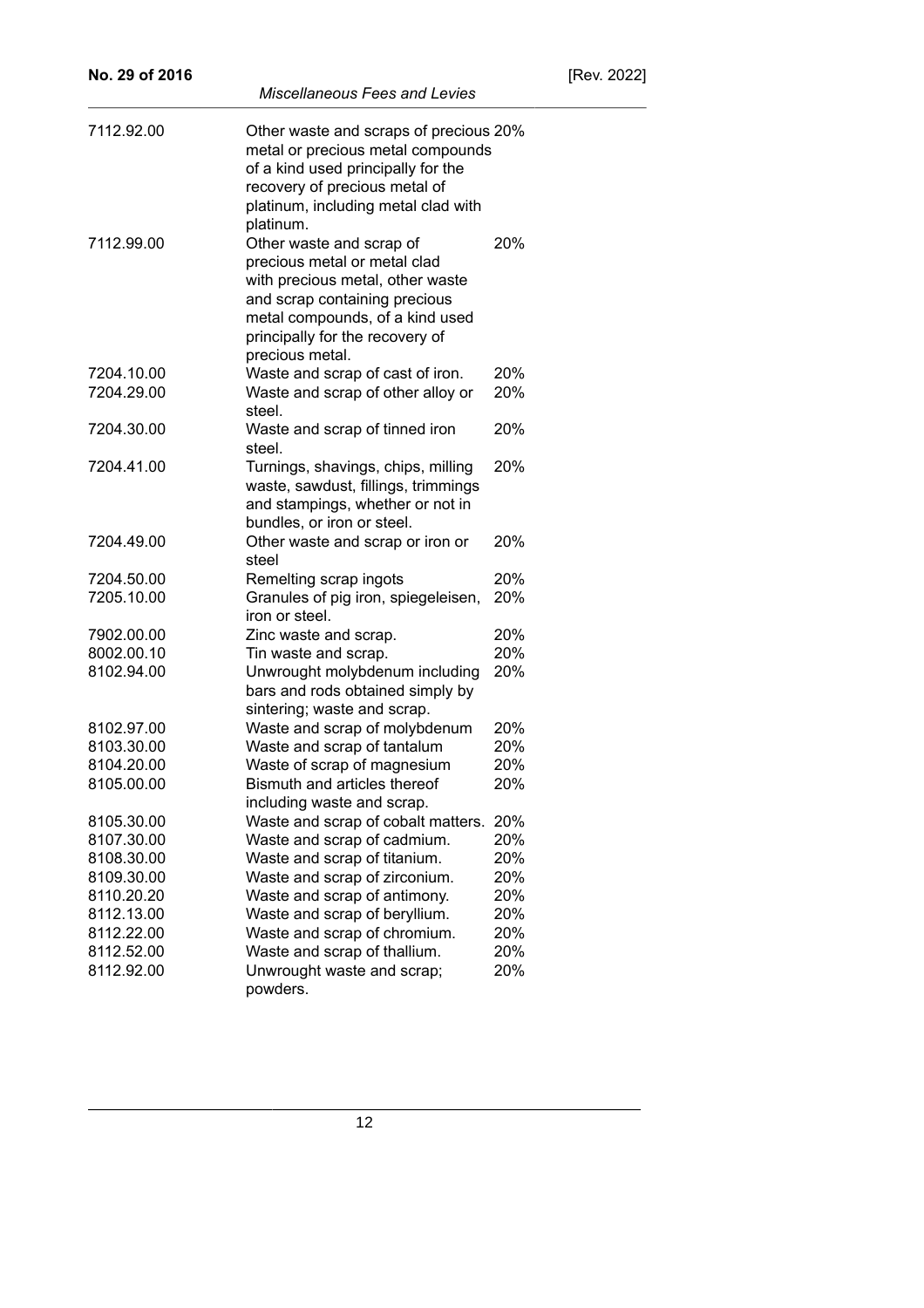#### **PART II**

Part I shall not apply to exports to Export Processing Zones or Special Economic Zones.

[Act No. 15 of 2017, s. 58.]

#### **PART III**

#### [Section 5(4)]

(1) The specific rates of export levy on goods specified in Part I of this schedule shall be adjusted for inflation at the beginning of every financial year in accordance with this paragraph.

(2) Each rate of export levy specified in column 3 of the table in Part I of this schedule shall be replaced by the rate of export levy computed by reference to the following formula—

### *A x B*

Where—

**A** is the rate of export levy on the day immediately before the adjustment day; and

**B** is the adjustment factor for the adjustment day calculated as one plus annual average rate of inflation of the preceding financial year.

(3) For the purpose of this Part—

"**adjustment day**" means 1<sup>st</sup> July of every year;

**"inflation"** means the average annual inflation rate in a financial year;

**"financial year"** means the period of 12 months ending on 30<sup>th</sup> June of every year.

### SECOND SCHEDULE

## GOODS EXEMPT FROM IMPORT DECLARATION FEE AND RAILWAY DEVELOPMENT LEVY

[Section 7(3)(a), Act No. 11 of 2017, Sch., Act No. 15 of 2017, s. 59, Act No. 10 of 2018, s. 51, Act No. 1 of 2020, ss. 42 & 43, Act No. 2 of 2020, Sch., Act No. 8 of 2020, s. 22, Act No. 8 of 2021, s. 51.]

## **PART A**

## **GOODS EXEMPT FROM IMPORT DECLARATION FEE WHEN IMPORTED OR PURCHASED BEFORE CLEARANCE THROUGH CUSTOMS**

The following goods are exempt from payment of import declaration fee when imported or purchased before clearance through customs—

- (i) goods destined for approved duty free shops;
- (ii) goods destined for approved Export Processing Zones or Special Economic Zones enterprises;
- (iii) goods destined for approved enterprises manufacturing under bond;
- (iv) accompanied or unaccompanied used personal effects;
- (v) ammunition, weapons or implements of war imported by the Government;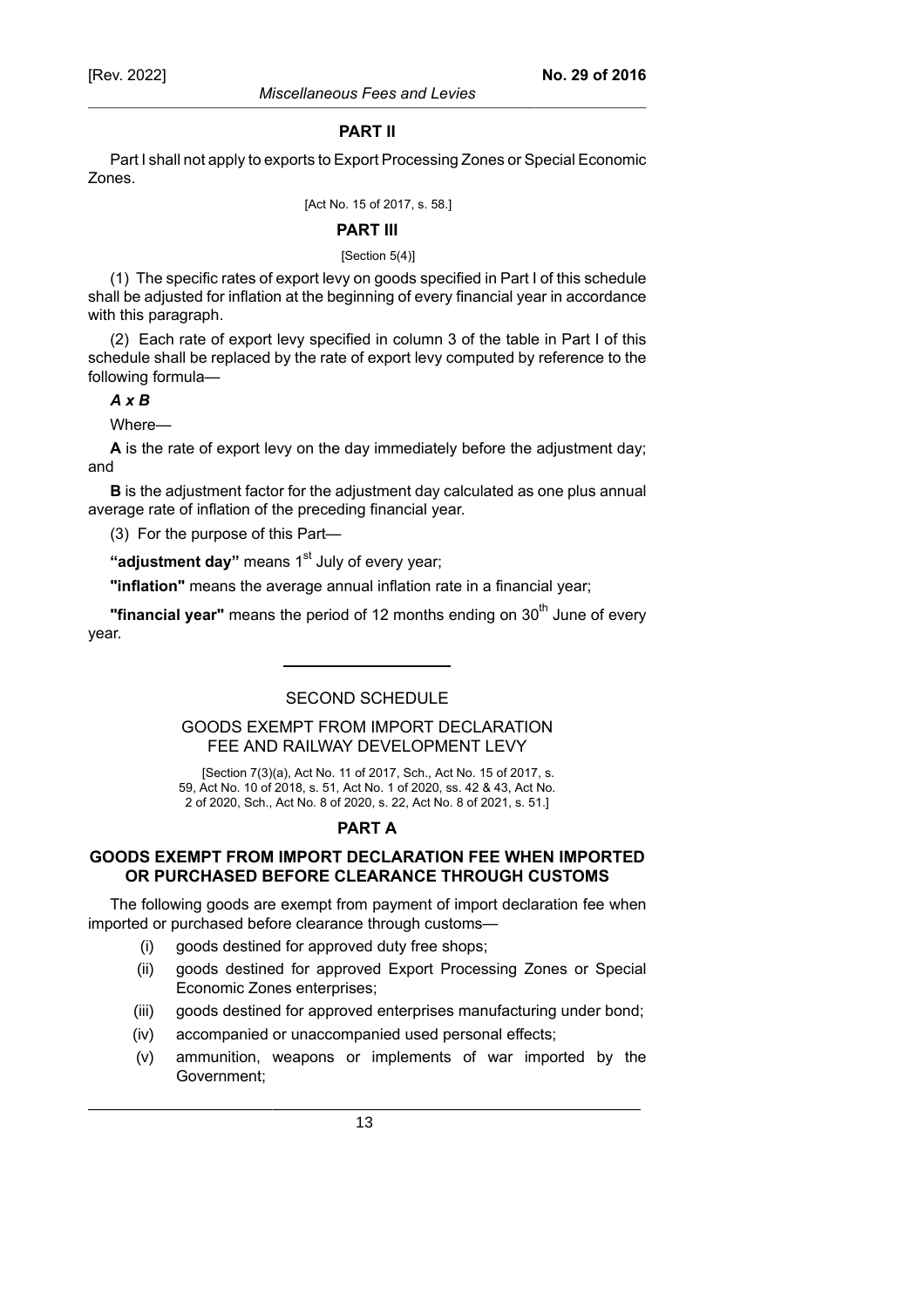- (vi) household and personal effects including motor vehicles, provided such motor vehicles qualify for exemption from duty under the Fifth Schedule to the East African Community Customs Management Act, 2004;
- (vii) posted parcels, excluding goods imported for trade;
- (viii) *deleted by Act No. 2 of 2020, Sch.*;
- (ix) *deleted by Act No. 2 of 2020, Sch.*;
- (x) gifts and supplies for diplomatic and consular missions and to the United Nations Missions;
- (xi) goods destined for official aid-funded projects;
- (xii) currency notes and coins of current issues imported by the Central Bank of Kenya or by a financial institution with the approval of the Central Bank of Kenya; postage, revenue and excise stamps;
- (xiii) explosive and pyrotechnic products imported by the Government;
- (xiv) gifts by foreign Governments or international organizations to charities and foundations;
- (xv) aircraft, excluding aircraft of unladen weight not exceeding 2,000kg and helicopters of heading 8802.11.00 and 8802.12.00.
- (xvi) aircraft catering stores for use in an aircraft owned and operated by a designated airline;
- (xvii) currency notes, coins, travellers cheques and bullion;
- (xviii) rail locomotives, wagons (86.0 to 86.06) and rail containers (86.09);
- (xix) ships weighing 250 tonnes or more;
- (xx) goods from the East African Community Partner States that meets the East African Community Rules of origin;
- (xxi) *deleted by Act No. 2 of 2020, Sch.*;
- (xxia) *deleted by Act No. 2 of 2020, Sch.*;
- (xxib) goods imported or purchased for the construction of bulk storage facilities for supporting the Standard Gauge Railway operations with a minimum storage capacity of one hundred thousand metric tonnes of supplies as approved by the Cabinet Secretary responsible for transport;
- (xxii) *deleted by Act No. 8 of 2020, s. 22(a)(ii);*
- (xxiii) *deleted by Act No. 8 of 2020, s. 22(a)(iii);*
- (xxv) equipment, machinery and motor vehicles for the official use by the Kenya Defence Forces and National Police Service.
- (xxvi) such other goods the exemption of which the Cabinet Secretary may determine is in the public interest, or to promote investment and the value of which shall not be less than five billion shillings.

## **PART B**

[Section 8(6)]